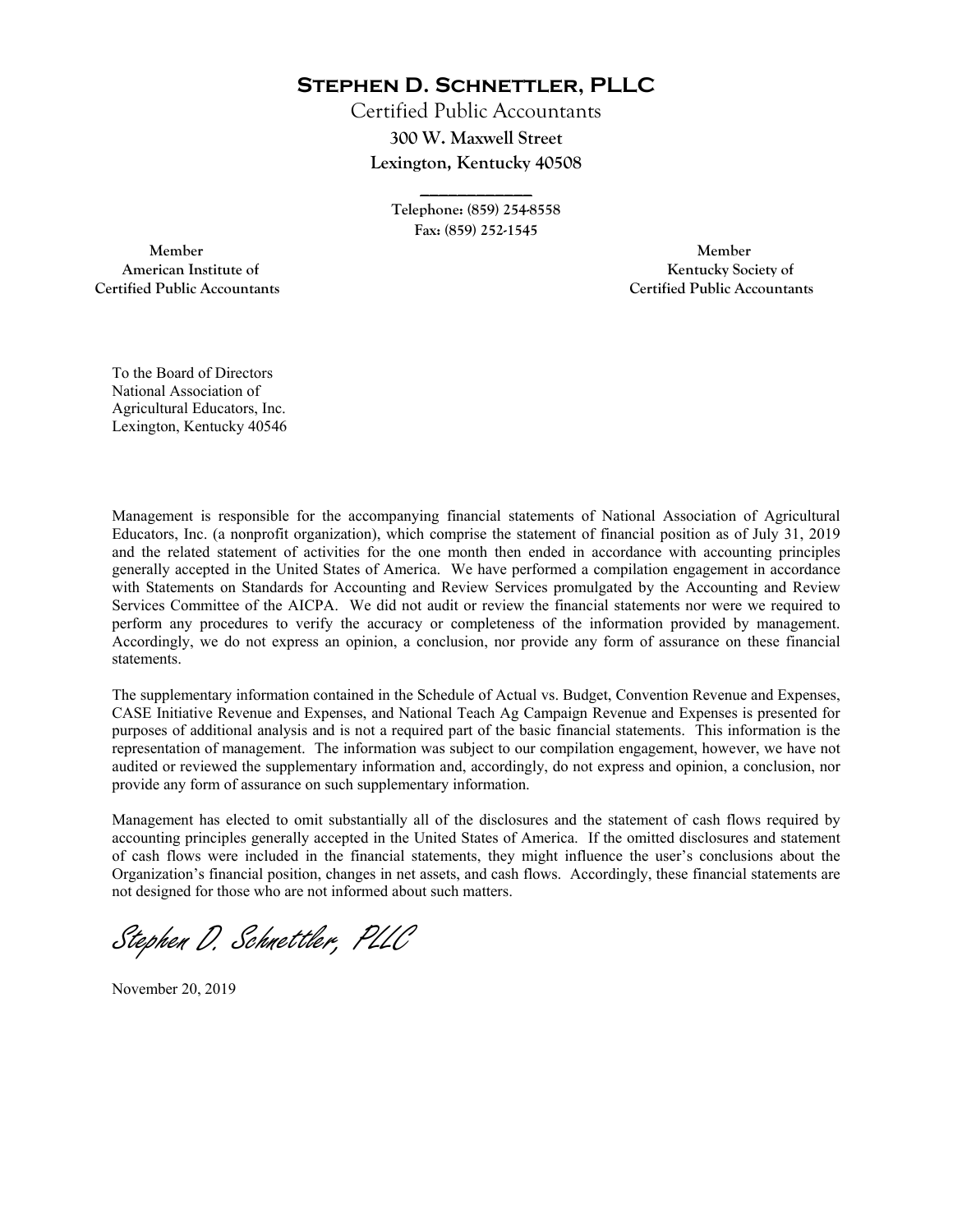# NATIONAL ASSOCIATION OF AGRICULTURAL EDUCATORS, INC. Statement of Financial Position July 31, 2019

| <b>ASSETS</b>                            |                 |
|------------------------------------------|-----------------|
| Cash on deposit                          | \$<br>765,186   |
| Investments - operating fund             | 790,846         |
| Investments - life membership fund       | 314,979         |
| Accounts receivable                      | 526,146         |
| Inventory                                | 5,000           |
| Prepaid expenses                         | 1,873           |
| Property and equipment - CASE Initiative | 200             |
| Property and equipment                   | 8,404           |
| <b>TOTAL ASSETS</b>                      | \$<br>2,412,634 |
| <b>LIABILITIES AND NET ASSETS</b>        |                 |
| <b>LIABILITIES</b>                       |                 |
| Accounts payable                         | \$<br>133,114   |
| Accrued leave payable                    | 40,004          |
| Other current liabilities                | 7,779           |
| <b>TOTAL LIABILITIES</b>                 | 180,897         |
| <b>NET ASSETS</b>                        |                 |
| Unrestricted net assets:                 |                 |
| Current operation                        | 945,312         |
| Board designated for special purposes    | 219,695         |
| Temporarily restricted net assets        | (96, 450)       |
| <b>CASE</b> Initiative                   | 1,163,180       |
| <b>TOTAL NET ASSETS</b>                  | 2,231,737       |
| TOTAL LIABILITIES AND NET ASSETS         | \$<br>2,412,634 |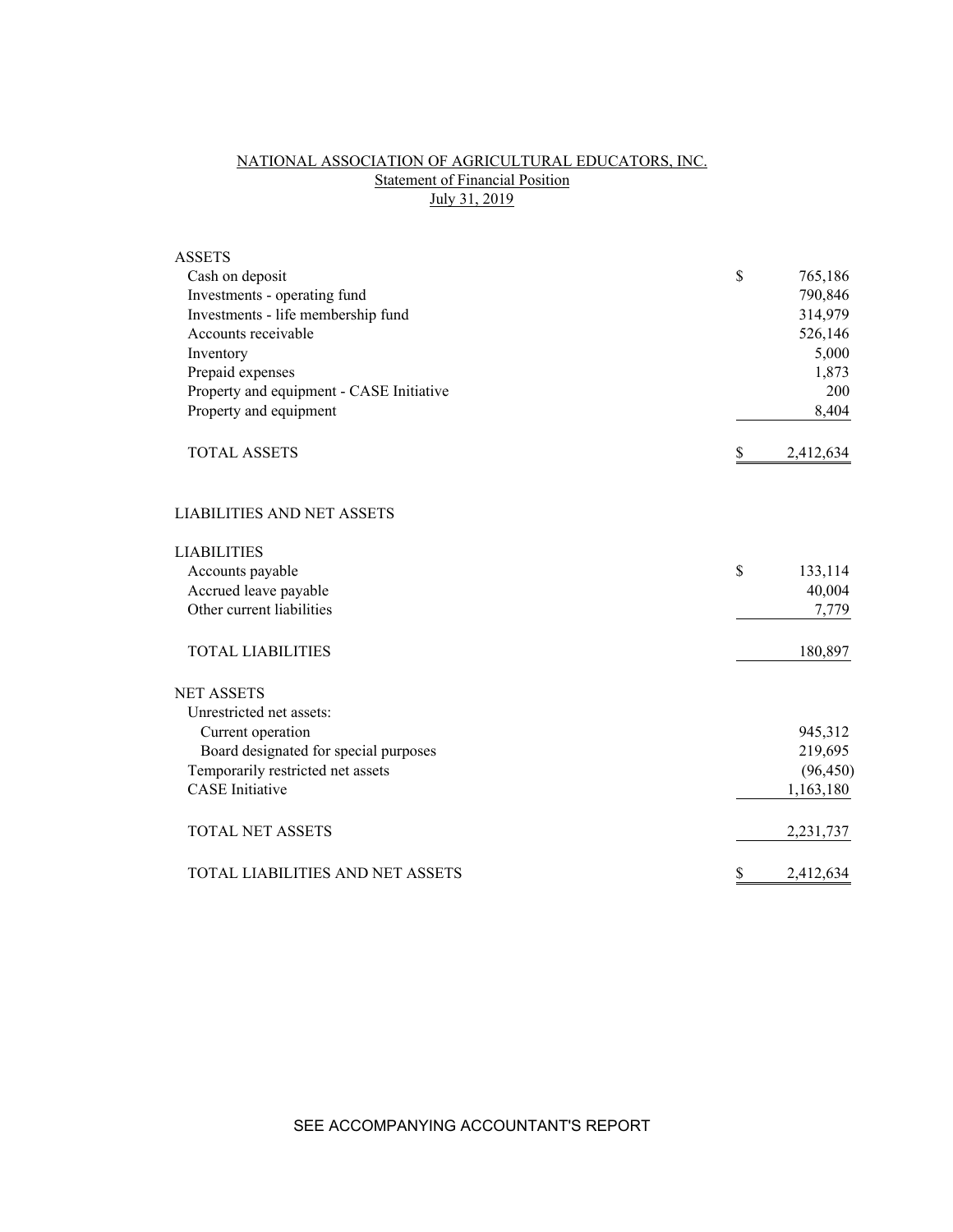### NATIONAL ASSOCIATION OF AGRICULTURAL EDUCATORS, INC. Statement of Activities For the One Month Ended July 31, 2019

|             | Current   |                                | Board      | <b>NTAC</b>  |           | CASE                 |           |         |           |  |
|-------------|-----------|--------------------------------|------------|--------------|-----------|----------------------|-----------|---------|-----------|--|
|             |           |                                | Designated |              |           | Initiative           |           |         | Total     |  |
|             |           |                                |            |              |           |                      |           |         |           |  |
| $\mathbf S$ | 5,830     | S                              | 420        | S            |           | \$                   |           | \$      | 6,250     |  |
|             |           |                                |            |              |           |                      |           |         |           |  |
|             |           |                                |            |              |           |                      |           |         |           |  |
|             | 3,511     |                                |            |              |           |                      |           |         | 3,511     |  |
|             |           |                                |            |              |           |                      |           |         |           |  |
|             |           |                                |            |              |           |                      |           |         |           |  |
|             | 10,612    |                                |            |              |           |                      |           |         | 10,612    |  |
|             | 724       |                                |            |              |           |                      |           |         | 724       |  |
|             | 16,400    |                                |            |              |           |                      |           |         | 16,400    |  |
|             |           |                                |            |              |           |                      | 473,837   |         | 473,837   |  |
|             |           |                                |            |              | 265       |                      |           |         | 265       |  |
|             | 32,911    |                                |            |              | ÷         |                      |           |         | 32,911    |  |
|             | 69,988    |                                | 420        |              | 265       |                      | 473,837   |         | 544,510   |  |
|             |           |                                |            |              |           |                      |           |         |           |  |
|             |           |                                |            |              |           |                      |           |         |           |  |
|             | 69,988    |                                | 420        |              | 265       |                      | 473,837   |         | 544,510   |  |
|             |           |                                |            |              |           |                      |           |         |           |  |
|             |           |                                |            |              |           |                      |           |         | 73,929    |  |
|             |           |                                |            |              |           |                      |           |         | 53,474    |  |
|             |           |                                |            |              |           |                      |           |         | 397,766   |  |
|             |           |                                |            |              |           |                      |           |         |           |  |
|             |           |                                |            |              |           |                      |           |         |           |  |
|             | 127,403   |                                |            |              | 18,530    |                      | 397,766   |         | 525,169   |  |
|             | (57, 415) |                                | 420        |              | (18, 265) |                      | 76,071    |         | 811       |  |
|             | 1,002,727 |                                | 219,275    |              | (78, 185) |                      | 1,087,109 |         | 2,230,926 |  |
| \$          | 945,312   | \$                             | 219,695    | \$           | (96, 450) | S                    | 1,163,180 | \$      | 2,231,737 |  |
|             |           | Operations<br>73,929<br>53,474 |            | Unrestricted |           | Initiative<br>18,530 |           | 397,766 |           |  |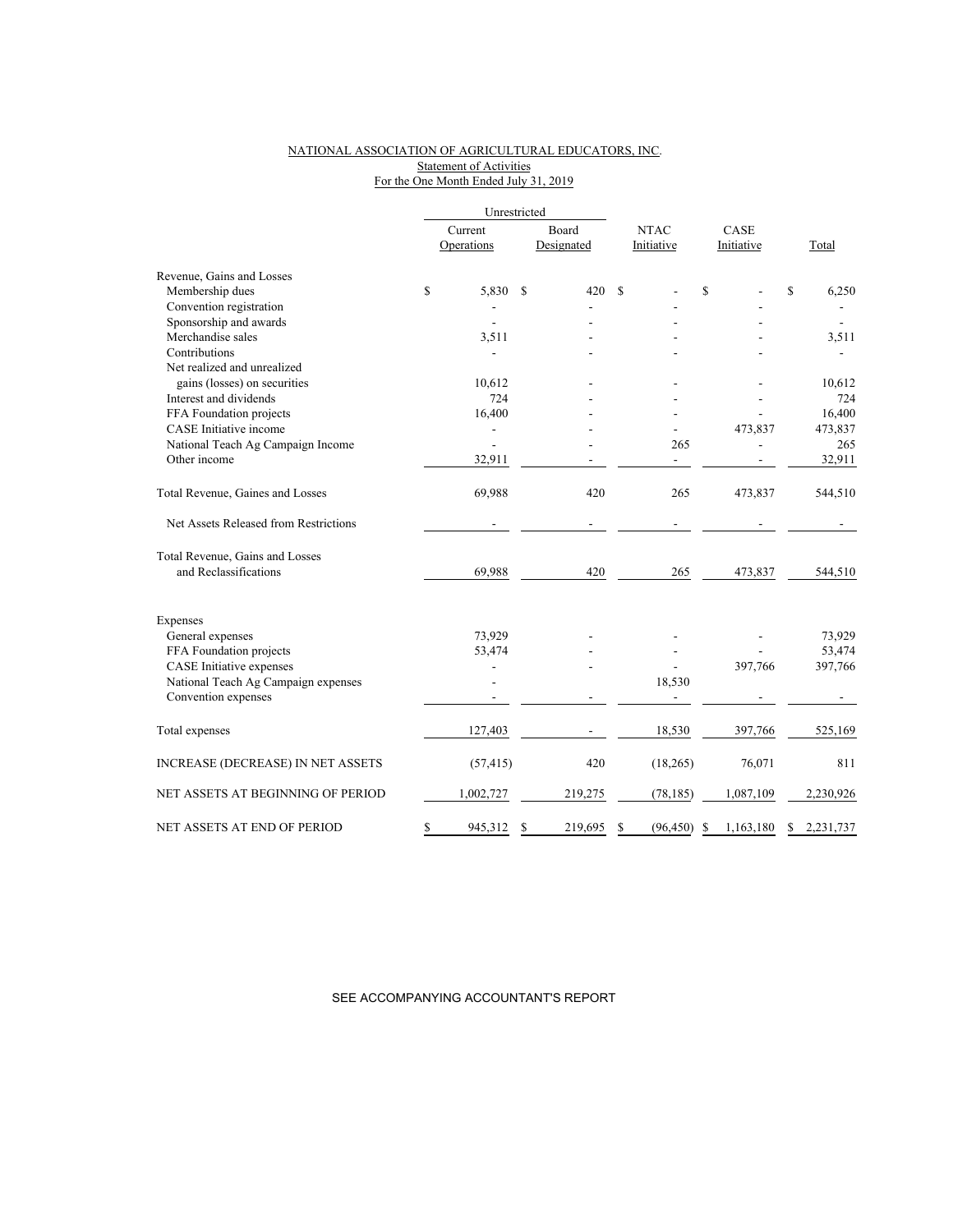#### NATIONAL ASSOCIATION OF AGRICULTURAL EDUCATORS, INC. For the One Month Ended July 31, 2019 Schedule of Actual vs. Budget

|                                                       |    | <b>MONTH</b><br><b>ACTUAL</b> |      | <b>MONTH</b><br><b>BUDGET</b> |     | <b>MONTH</b><br><b><i>SVARIANCE</i></b> | YEAR TO DATE<br><b>ACTUAL</b> |           | YEAR<br><b>BUDGET</b> |    | <b>YEAR</b><br><b>SVARIANCE</b> |
|-------------------------------------------------------|----|-------------------------------|------|-------------------------------|-----|-----------------------------------------|-------------------------------|-----------|-----------------------|----|---------------------------------|
| <b>REVENUE</b>                                        |    |                               |      |                               |     |                                         |                               |           |                       |    |                                 |
| Member dues                                           | \$ | 6,250                         | - \$ | 35,008                        | -\$ | $(28, 758)$ \$                          |                               | 6,250     | \$<br>420,090         | \$ | (413, 840)                      |
| Corporate membership dues                             |    |                               |      | 1,250                         |     | (1,250)                                 |                               |           | 15,000                |    | (15,000)                        |
| Scholarships upper division                           |    |                               |      | 625                           |     | (625)                                   |                               |           | 7,500                 |    | (7,500)                         |
| National Geographic Cengage scholarships              |    |                               |      |                               |     | $\sim$                                  |                               |           |                       |    |                                 |
| Foundation management fees                            |    |                               |      |                               |     | $\overline{\phantom{a}}$                |                               |           |                       |    | $\sim$                          |
| Interest and dividends                                |    | 512                           |      | 2,917                         |     | (2, 405)                                |                               | 512       | 35,000                |    | (34, 488)                       |
| Net realized and unrealized                           |    |                               |      |                               |     |                                         |                               |           |                       |    |                                 |
| gains (losses) on securities                          |    | 10,612                        |      |                               |     | 10,612                                  |                               | 10,612    |                       |    | 10,612                          |
| Merchandise sales                                     |    | 3,511                         |      | 500                           |     | 3,011                                   |                               | 3,511     | 6,000                 |    | (2,489)                         |
| Investment income, Life Fund                          |    | 212                           |      | 1,000                         |     | (788)                                   |                               | 212       | 12,000                |    | (11,788)                        |
| Contributions, Legislative Fund                       |    |                               |      | $\blacksquare$                |     | $\overline{\phantom{a}}$                |                               |           |                       |    | $\overline{\phantom{a}}$        |
| Miscellaneous income                                  |    | 242                           |      | 750                           |     | (508)                                   |                               | 242       | 9,000                 |    | (8, 758)                        |
| Scholarship raffle proceeds                           |    |                               |      |                               |     | $\blacksquare$                          |                               |           |                       |    |                                 |
| Student teacher scholarship revenue                   |    |                               |      |                               |     |                                         |                               |           |                       |    |                                 |
| Teacher crisis fund                                   |    | 3,969                         |      |                               |     | 3,969                                   |                               | 3,969     |                       |    | 3,969                           |
| <b>BFRDP</b> Grant                                    |    |                               |      | $\blacksquare$                |     | $\overline{\phantom{a}}$                |                               |           |                       |    | $\blacksquare$                  |
| AEM business manager stipend                          |    |                               |      | 333                           |     | (333)                                   |                               |           | 4,000                 |    | (4,000)                         |
| National Ag Ed Summit Revenue                         |    |                               |      |                               |     | $\overline{\phantom{a}}$                |                               |           |                       |    |                                 |
| National Teach Ag Campaign managenment fee            |    |                               |      |                               |     |                                         |                               |           | 46,000                |    | (46,000)                        |
| Nat'l Agriscience Teacher Ambassadors                 |    |                               |      | 13,667                        |     | (13,667)                                |                               |           | 164,000               |    | (164,000)                       |
| NPS National Ag Ed leadership dinner                  |    |                               |      | 352                           |     | (352)                                   |                               |           | 4,225                 |    | (4,225)                         |
| CASE Initiative management fee                        |    |                               |      | 2,000                         |     | (2,000)                                 |                               |           | 24,000                |    | (24,000)                        |
| Council MMM management fee                            |    |                               |      | 417                           |     | (417)                                   |                               |           | 5,000                 |    | (5,000)                         |
| Teach AG non-foundation revenue                       |    |                               |      | $\overline{\phantom{a}}$      |     | $\overline{\phantom{a}}$                |                               |           |                       |    |                                 |
|                                                       |    |                               |      | 5,467                         |     | (5, 467)                                |                               |           | 65,600                |    | (65,600)                        |
| FFA Foundation project - TTTK                         |    |                               |      |                               |     |                                         |                               |           |                       |    |                                 |
| FFA Foundation project - OPAP                         |    |                               |      | 1,367                         |     | (1, 367)                                |                               |           | 16,400                |    | (16, 400)                       |
| FFA Foundation project - OMSP                         |    |                               |      | 1,367                         |     | (1, 367)                                |                               |           | 16,400                |    | (16, 400)                       |
| FFA Foundation project - OT                           |    |                               |      | 1,367                         |     | (1, 367)                                |                               |           | 16,400                |    | (16, 400)                       |
| FFA Foundation project - OECT                         |    | 16,400                        |      | 1,367                         |     | 15,033                                  |                               | 16,400    | 16,400                |    |                                 |
| FFA Foundation project - Lifetime Achievement         |    |                               |      | 410                           |     | (410)                                   |                               |           | 4,920                 |    | (4,920)                         |
| FFA Foundation project - Outstanding Service Citation |    |                               |      |                               |     | $\overline{\phantom{a}}$                |                               |           |                       |    |                                 |
| FFA Foundation teacher workshop                       |    |                               |      |                               |     |                                         |                               |           |                       |    |                                 |
| FFA Foundation upper division scholarships            |    |                               |      | 1,667                         |     | (1,667)                                 |                               |           | 20,000                |    | (20,000)                        |
| FFA Foundation Agriscience Initiative                 |    |                               |      | $\blacksquare$                |     | $\sim$                                  |                               |           |                       |    |                                 |
| FFA Foundation NATAA/NAII                             |    |                               |      |                               |     |                                         |                               |           |                       |    |                                 |
| FFA Foundation project - XLR8                         |    |                               |      | 8,333                         |     | (8, 333)                                |                               |           | 100,000               |    | (100,000)                       |
| FFA Foundation communities of practice                |    |                               |      | 5,600                         |     | (5,600)                                 |                               |           | 67,200                |    | (67,200)                        |
| FFA Foundation convention internet lounge             |    |                               |      |                               |     |                                         |                               |           |                       |    | $\sim$                          |
| CASE Initiative net income                            |    | 76,071                        |      | (2)                           |     | 76,073                                  |                               | 76,071    |                       |    | 76,071                          |
| Convention net income                                 |    | 28,700                        |      | 8,161                         |     | 20,539                                  |                               | 28,700    | 97,950                |    | (69, 250)                       |
| National Teach Ag Campaign net income                 |    | (18, 265)                     |      | 556                           |     | (18, 821)                               |                               | (18, 265) | 6,685                 |    | (24,950)                        |
| <b>TOTAL REVENUE</b>                                  |    | 128,214                       |      | 94,479                        |     | 33,735                                  |                               | 128,214   | 1,179,770             |    | (1,051,556)                     |
| <b>EXPENSES</b>                                       |    |                               |      |                               |     |                                         |                               |           |                       |    |                                 |
| Salaries                                              |    | 30,651                        |      | 33,524                        |     | (2,873)                                 |                               | 30,651    | 402,290               |    | (371, 639)                      |
| Taxes and benefits                                    |    | 8,878                         |      | 9,470                         |     | (592)                                   |                               | 8,878     | 113,645               |    | (104, 767)                      |
| Computer service                                      |    | 1,237                         |      | 1,667                         |     | (430)                                   |                               | 1,237     | 20,000                |    | (18, 763)                       |
| Telephone                                             |    | 448                           |      | 500                           |     | (52)                                    |                               | 448       | 6,000                 |    | (5, 552)                        |
| Accounting                                            |    | 700                           |      | 1,429                         |     | (729)                                   |                               | 700       | 17,150                |    | (16, 450)                       |
| Depreciation                                          |    | 341                           |      | 333                           |     | 8                                       |                               | 341       | 4,000                 |    | (3,659)                         |
| Rent                                                  |    | $\sim$                        |      | 838                           |     | (838)                                   |                               |           | 10,050                |    | (10,050)                        |
| Insurance                                             |    | 104                           |      | 1,000                         |     | (896)                                   |                               | 104       | 12,000                |    | (11,896)                        |
|                                                       |    |                               |      |                               |     |                                         |                               |           |                       |    |                                 |
| Legal                                                 |    |                               |      | 83                            |     | (83)                                    |                               |           | 1,000                 |    | (1,000)                         |
| Office Supplies                                       |    | 121                           |      | 1,083                         |     | (962)                                   |                               | 121       | 13,000                |    | (12, 879)                       |
| Bank charges and investment fees                      |    | 2,616                         |      | $\,8\,$                       |     | 2,608                                   |                               | 2,616     | 100                   |    | 2,516                           |
| Printing, general                                     |    | 996                           |      | 250                           |     | 746                                     |                               | 996       | 3,000                 |    | (2,004)                         |
| Staff training                                        |    |                               |      | 83                            |     | (83)                                    |                               |           | 1,000                 |    | (1,000)                         |
| Taxes and licenses                                    |    |                               |      | $\overline{4}$                |     | (4)                                     |                               |           | 50                    |    | (50)                            |

(Continued)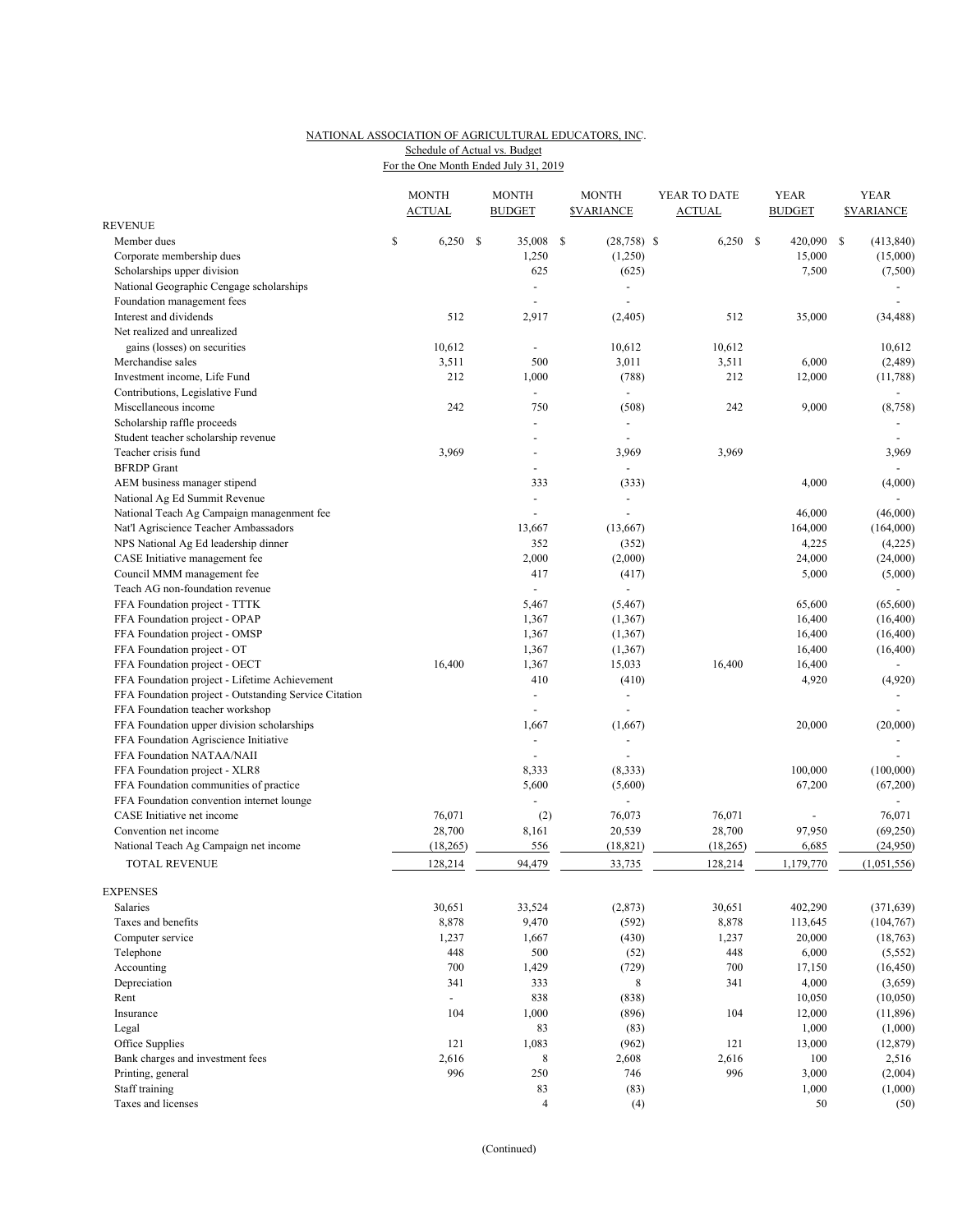#### NATIONAL ASSOCIATION OF AGRICULTURAL EDUCATORS, INC. For the One Month Ended July 31, 2019 Schedule of Actual vs. Budget

|                                                       | <b>MONTH</b><br><b>ACTUAL</b> | <b>MONTH</b><br><b>BUDGET</b> | <b>MONTH</b><br><b>SVARIANCE</b> | YEAR TO DATE<br><b>ACTUAL</b> | <b>YEAR</b><br><b>BUDGET</b> | <b>YEAR</b><br><b>SVARIANCE</b> |
|-------------------------------------------------------|-------------------------------|-------------------------------|----------------------------------|-------------------------------|------------------------------|---------------------------------|
| Membership and contributions                          |                               | 1,667                         | (1,667)                          |                               | 20,000                       | (20,000)                        |
| Travel, staff                                         | 2,352                         | 2,833                         | (481)                            | 2,352                         | 34,000                       | (31, 648)                       |
| Promotion and marketing                               | 14                            | 1,250                         | (1,236)                          | 14                            | 15,000                       | (14,986)                        |
| Merchandise and diaries                               | 1,374                         | 417                           | 957                              | 1,374                         | 5,000                        | (3,626)                         |
| Photocopying                                          |                               | 8                             | (8)                              |                               | 100                          | (100)                           |
| Postage, general                                      | 1,474                         | 667                           | 807                              | 1,474                         | 8,000                        | (6, 526)                        |
| Professional liability insurance                      |                               | 3,397                         | (3,397)                          |                               | 40,760                       | (40,760)                        |
| Public relations                                      |                               | 83                            | (83)                             |                               | 1,000                        | (1,000)                         |
| Delmar scholarships                                   |                               | 625                           | (625)                            |                               | 7,500                        | (7,500)                         |
| Scholarships upper division                           |                               |                               | ÷,                               |                               | 20,000                       | (20,000)                        |
| National Geographic Cengage scholarships              |                               | $\overline{a}$                | ÷,                               |                               |                              | $\sim$                          |
| Travel, regional secretaries                          | 2,274                         | 1,500                         | 774                              | 2,274                         | 18,000                       | (15, 726)                       |
| Travel, board of directors                            | 6,935                         | 3,250                         | 3,685                            | 6,935                         | 39,000                       | (32,065)                        |
| FFA Foundation project - TTTK                         |                               | 3,333                         | (3, 333)                         |                               | 40,000                       | (40,000)                        |
| FFA Foundation project - OPAP                         |                               | 750                           | (750)                            |                               | 9,000                        | (9,000)                         |
| FFA Foundation project - OMSP                         |                               | 750                           | (750)                            |                               | 9,000                        | (9,000)                         |
| FFA Foundation project - OT                           |                               | 750                           | (750)                            |                               | 9,000                        | (9,000)                         |
| FFA Foundation project - OECT                         |                               | 750                           | (750)                            |                               | 9,000                        | (9,000)                         |
| FFA Foundation project - Lifetime achievement         |                               | 208                           | (208)                            |                               | 2,500                        | (2,500)                         |
| FFA Foundation project - Outstanding service citation |                               | $\overline{a}$                | $\overline{a}$                   |                               |                              |                                 |
| FFA Foundation teacher workshop                       |                               | $\overline{a}$                | L,                               |                               |                              | $\overline{a}$                  |
| FFA Foundation Regional Grants                        |                               |                               | ÷,                               |                               |                              |                                 |
| FFA Foundation Agrisciense Initiative                 |                               |                               |                                  |                               |                              |                                 |
| FFA Foundation XLR8                                   | 1,837                         | 5,000                         | (3, 163)                         | 1,837                         | 60,000                       | (58, 163)                       |
| FFA Foundation convention internet lounge             |                               |                               | $\overline{a}$                   |                               |                              |                                 |
| NPS Ag Ed Leadership dinner                           |                               | 352                           | (352)                            |                               | 4,225                        | (4,225)                         |
| <b>TTTK</b>                                           |                               | $\overline{a}$                |                                  |                               |                              |                                 |
| <b>NATAA</b>                                          | 38,687                        | 10,833                        | 27,854                           | 38,687                        | 130,000                      | (91, 313)                       |
| Regional grants                                       |                               |                               |                                  |                               |                              |                                 |
| NPS expense                                           |                               | 417                           | (417)                            |                               | 5,000                        | (5,000)                         |
| Webinar expense                                       |                               | 42                            | (42)                             |                               | 500                          | (500)                           |
| Teacher crisis fund                                   | 1,000                         |                               | 1,000                            | 1,000                         |                              | 1,000                           |
| Communities of practice expense                       |                               | 3,409                         | (3,409)                          |                               | 40,910                       | (40, 910)                       |
| Substitute teacher hire behinds                       |                               | 42                            |                                  |                               | 500                          | (500)                           |
| Website                                               | 308                           | 1,500                         | (42)<br>(1, 192)                 | 308                           | 18,000                       | (17,692)                        |
|                                                       | 12,950                        | $\overline{a}$                | 12,950                           | 12,950                        |                              | 12,950                          |
| NATAA stipends                                        |                               |                               |                                  |                               |                              |                                 |
| <b>TTTK</b> stipends                                  |                               | ÷,<br>÷,                      | $\blacksquare$                   |                               |                              | $\overline{\phantom{a}}$        |
| XLR8 stipends                                         | 1,125                         |                               | 1,125                            | 1,125                         |                              | 1,125                           |
| <b>BFRDP</b> expense                                  |                               |                               |                                  |                               |                              |                                 |
| <b>BFPD</b> contract labor                            |                               | ٠                             | ÷,                               |                               |                              | $\sim$                          |
| Contract labor                                        | 1,025                         | $\overline{\phantom{a}}$      | 1,025                            | 1,025                         |                              | 1,025                           |
| Credit card expense                                   | 342                           | 333                           | 9                                | 342                           | 4,000                        | (3,658)                         |
| Storage                                               |                               | ÷,                            | L,                               |                               |                              |                                 |
| Professional development                              |                               |                               |                                  |                               |                              |                                 |
| National Ag Ed Summit Expense                         |                               |                               | ÷,                               |                               |                              | $\overline{\phantom{a}}$        |
| Ag ed opportuinty fund                                |                               |                               | $\overline{a}$                   |                               |                              |                                 |
| Ag ed resource guide expense                          | 9,614                         | $\overline{a}$                | 9,614                            | 9,614                         |                              | 9,614                           |
| Miscellaneous                                         |                               |                               | $\overline{a}$                   |                               |                              | $\blacksquare$                  |
| <b>TOTAL EXPENSES</b>                                 | 127,403                       | 94,438                        | 32,965                           | 127,403                       | 1,153,280                    | (1,025,877)                     |
| NET INCOME (LOSS)                                     | \$<br>811                     | $\mathbb{S}$<br>41            | \$<br>770                        | \$<br>811                     | \$<br>26,490                 | \$<br>(25, 679)                 |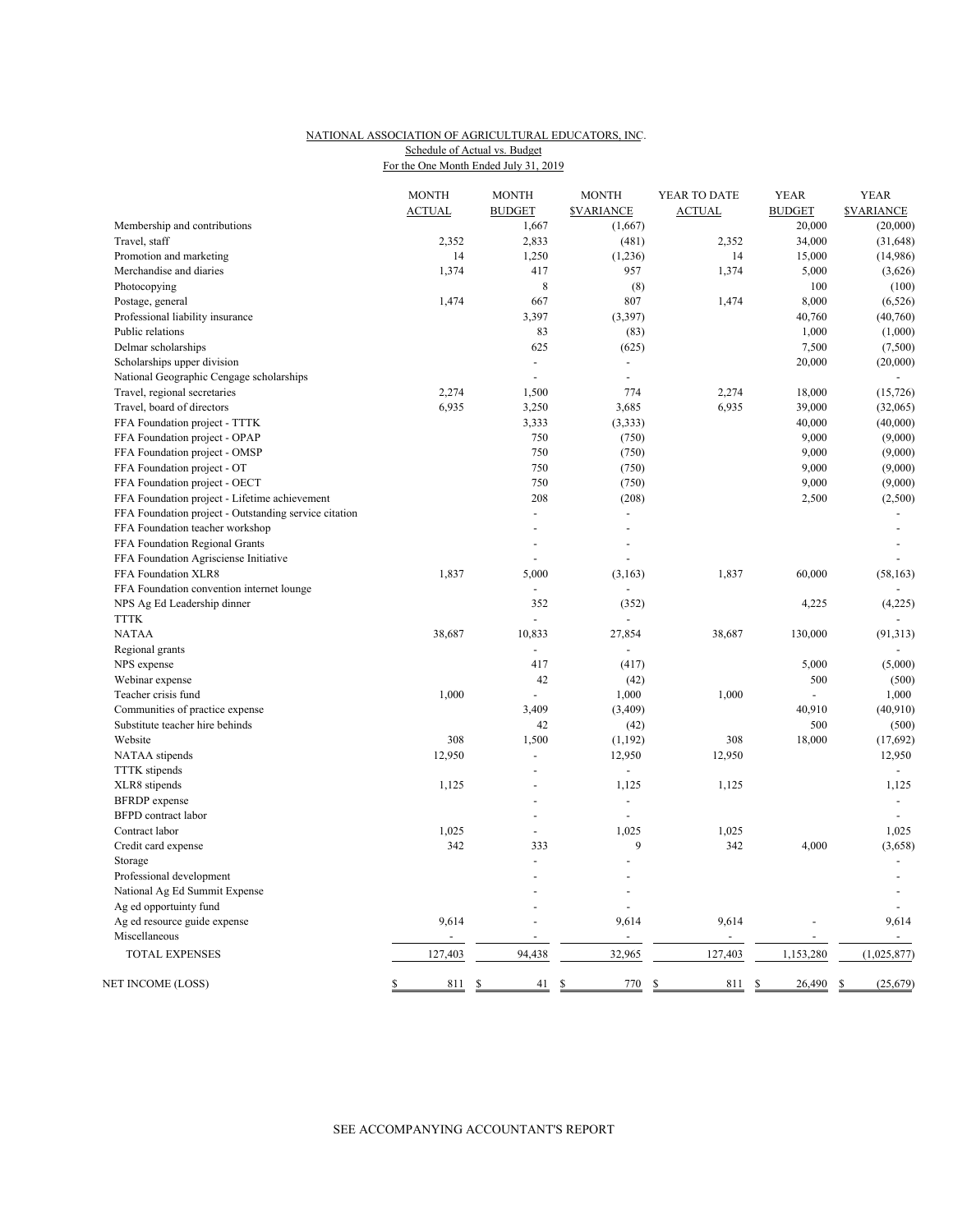#### NATIONAL ASSOCIATION OF AGRICULTURAL EDUCATORS, INC. Schedule of Convention Revenue and Expenses For the One Month Ended July 31, 2019

|                                           | <b>MONTH</b><br><b>ACTUAL</b> | <b>MONTH</b><br><b>BUDGET</b> | <b>MONTH</b><br><b><i>SVARIANCE</i></b> | YEAR TO DATE<br><b>ACTUAL</b> | <b>YEAR</b><br><b>BUDGET</b> | <b>YEAR</b><br><b>SVARIANCE</b> |  |  |
|-------------------------------------------|-------------------------------|-------------------------------|-----------------------------------------|-------------------------------|------------------------------|---------------------------------|--|--|
| <b>REVENUE</b>                            |                               |                               |                                         |                               |                              |                                 |  |  |
| Convention, registration                  |                               | $\mathbb S$<br>12,083         | S<br>(12,083)                           |                               | S<br>145,000                 | S<br>(145,000)                  |  |  |
| Convention, trade show                    |                               |                               |                                         |                               |                              |                                 |  |  |
| Convention, sponsorships - FFA Foundation | 28,700                        | 5,833                         | 22,867                                  | 28,700                        | 70,000                       | (41,300)                        |  |  |
| Convention, partners reception            |                               | 250                           |                                         |                               | 3,000                        |                                 |  |  |
| Convention, host state social             |                               |                               |                                         |                               |                              |                                 |  |  |
| Convention, sponsorships                  |                               | 2,083                         | (2,083)                                 |                               | 25,000                       | (25,000)                        |  |  |
| <b>TOTAL REVENUE</b>                      | 28,700                        | 20,249                        | 8,701                                   | 28,700                        | 243,000                      | (211, 300)                      |  |  |
| <b>EXPENSES</b>                           |                               |                               |                                         |                               |                              |                                 |  |  |
| Convention, plaques and trophies          |                               | 167                           | (167)                                   |                               | 2,000                        | (2,000)                         |  |  |
| Convention, printing                      |                               |                               |                                         |                               |                              |                                 |  |  |
| Convention, awards                        |                               | 750                           | (750)                                   |                               | 9,000                        | (9,000)                         |  |  |
| Convention, miscellaneous                 |                               |                               |                                         |                               |                              |                                 |  |  |
| Convention, meal functions                |                               | 125                           | (125)                                   |                               | 1,500                        | (1,500)                         |  |  |
| Convention, promotion and marketing       |                               | 417                           | (417)                                   |                               | 5,000                        | (5,000)                         |  |  |
| Convention, postage and shipping          |                               | 333                           | (333)                                   |                               | 4,000                        | (4,000)                         |  |  |
| Convention, equipment rental              |                               | 2,000                         | (2,000)                                 |                               | 24,000                       | (24,000)                        |  |  |
| Convention, host state social             |                               |                               |                                         |                               |                              |                                 |  |  |
| Convention, committee expense             |                               | 379                           | (379)                                   |                               | 4,550                        | (4, 550)                        |  |  |
| Convention, sponsorships - FFA Foundation |                               | 5,000                         | (5,000)                                 |                               | 60,000                       | (60,000)                        |  |  |
| Convention, travel/board of directors     |                               | 1,917                         | (1, 917)                                |                               | 23,000                       | (23,000)                        |  |  |
| Convention, staff travel                  |                               | 1.000                         | (1,000)                                 |                               | 12,000                       | (12,000)                        |  |  |
| <b>TOTAL EXPENSES</b>                     |                               | 12,088                        | (12,088)                                |                               | 145,050                      | (145, 050)                      |  |  |
| <b>NET INCOME (LOSS)</b>                  | 28,700<br>S                   | 8,161<br>S                    | 20,789<br>S                             | 28,700                        | 97,950<br>S                  | (66, 250)<br>s                  |  |  |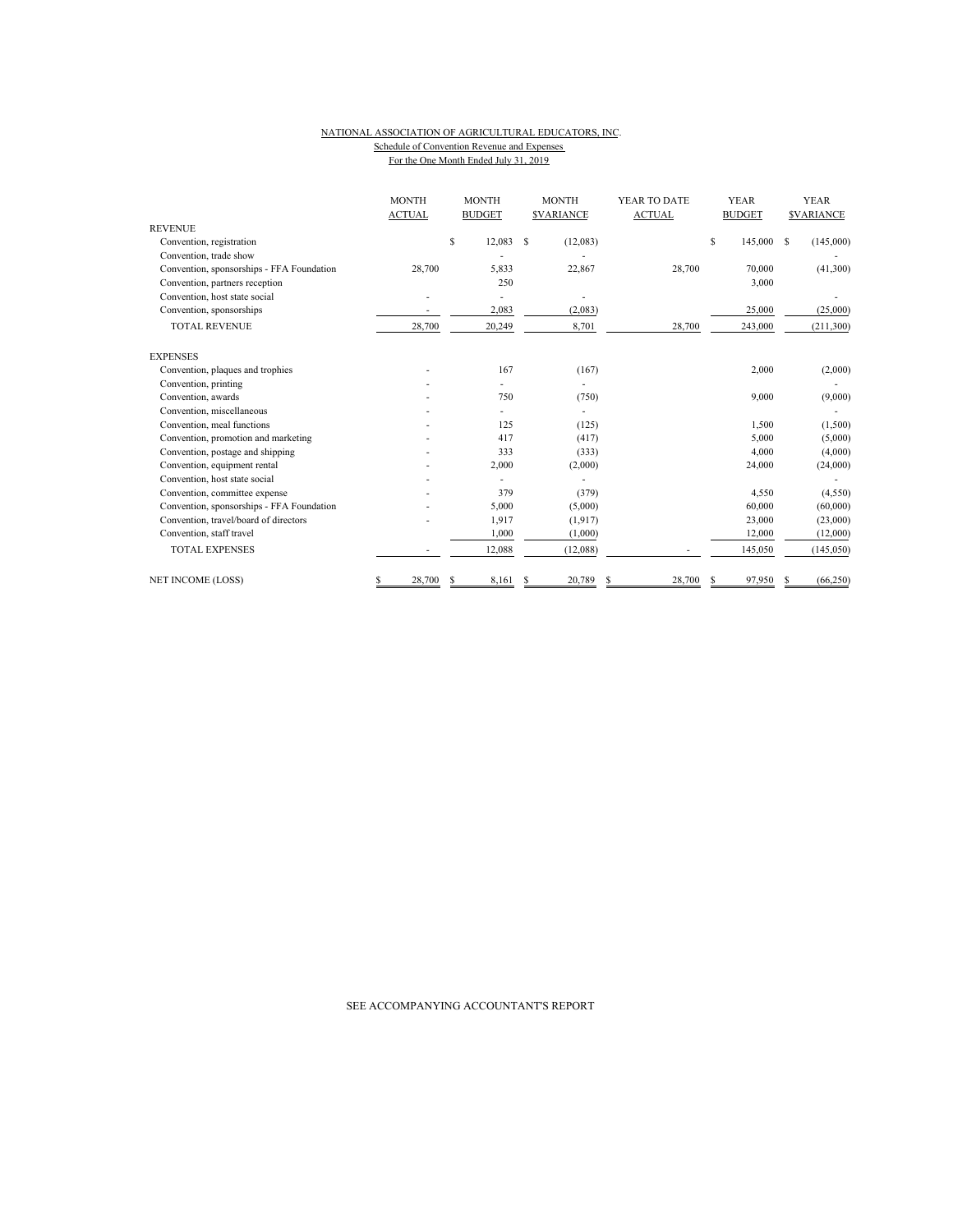## NATIONAL ASSOCIATION OF AGRICULTURAL EDUCATORS, INC. Schedule of CASE Initiative Revenue and Expenses

For the One Month Ended July 31, 2019

|                             | <b>MONTH</b><br><b>ACTUAL</b> | <b>MONTH</b><br><b>BUDGET</b> | <b>MONTH</b><br><b>SVARIANCE</b> | YEAR TO DATE<br><b>ACTUAL</b> | <b>YEAR</b><br><b>BUDGET</b> | <b>YEAR</b><br><b>SVARIANCE</b> |
|-----------------------------|-------------------------------|-------------------------------|----------------------------------|-------------------------------|------------------------------|---------------------------------|
| <b>REVENUE</b>              |                               |                               |                                  |                               |                              |                                 |
| CI fee revenue              | \$<br>227,110                 | 30,000                        | <sup>\$</sup><br>197,110 \$      | 227,110 \$                    | 360,000 \$                   | (132,890)                       |
| Brief CASE CI fee revenue   | 9,000                         | 833                           | 8,167                            | 9,000                         | 10,000                       | (1,000)                         |
| Brief CASE service fee      | 6,000                         | 625                           | 5,375                            | 6,000                         | 7,500                        | (1, 500)                        |
| LT service fee              | 105,000                       | 21,000                        | 84,000                           | 105,000                       | 252,000                      | (147,000)                       |
| <b>USDA NIFA PD-STEP 18</b> |                               | 5,167                         | (5,167)                          |                               | 62,000                       | (62,000)                        |
| Vernier revenue             | 104,333                       | 53,333                        | 51,000                           | 104,333                       | 640,000                      | (535, 667)                      |
| NewByte revenue             | 399                           | 375                           | 24                               | 399                           | 4,500                        | (4, 101)                        |
| Vendor - Bio-Rad            |                               | 417                           | (417)                            |                               | 5,000                        | (5,000)                         |
| APT revenue                 | 961                           | $\overline{a}$                | 961                              | 961                           |                              | 961                             |
| <b>MSA</b> Revenue          |                               | $\overline{a}$                | ÷.                               |                               |                              | $\mathbf{r}$                    |
| ABF                         |                               | $\overline{a}$                | $\overline{\phantom{0}}$         |                               |                              | $\overline{\phantom{a}}$        |
| <b>ARD CI Revenue</b>       | 500                           | L,                            | 500                              | 500                           |                              | 500                             |
| Capstone Revenue            |                               |                               | ÷.                               |                               |                              |                                 |
| Cengage revenue             | 16,553                        | 2,083                         | 14,470                           | 16,553                        | 25,000                       | (8, 447)                        |
| Ward's kits                 | 3,769                         | $\overline{a}$                | 3,769                            | 3,769                         |                              | 3,769                           |
| Ward's revenue              |                               | 1,167                         | (1,167)                          |                               | 14,000                       | (14,000)                        |
| FSS revenue                 |                               | L,                            |                                  |                               |                              |                                 |
| New projects                |                               | 8,590                         | (8,590)                          |                               | 103,082                      | (103, 082)                      |
| CI scholarships/grants      |                               | 37,875                        | (37, 875)                        |                               | 454,500                      | (454, 500)                      |
| MidSch                      |                               | $\overline{a}$                | ÷,                               |                               |                              |                                 |
| Sustain revenue             |                               | L,                            | ÷.                               |                               |                              | $\overline{a}$                  |
| G.W. Pubs revenue           |                               | L,                            | $\overline{a}$                   |                               |                              |                                 |
| Online                      |                               |                               | Ĭ.                               |                               |                              |                                 |
| Merchandise                 | 62                            | 3,000                         | (2,938)                          | 62                            | 36,000                       | (35,938)                        |
| Course downloads            | 150                           | $\overline{\phantom{a}}$      | 150                              | 150                           | $\sim$                       | 150                             |
| <b>TOTAL REVENUE</b>        | 473,837                       | 164,465                       | 309,372                          | 473,837                       | 1,973,582                    | (1, 499, 745)                   |
| <b>EXPENSES</b>             |                               |                               |                                  |                               |                              |                                 |
| Travel                      | 7,705                         | 3,875                         | 3,830                            | 7,705                         | 46,500                       | (38, 795)                       |
| Travel - staff              |                               |                               |                                  |                               |                              |                                 |
|                             | 12,934                        | 2,542                         | 10,392                           | 12,934                        | 30,500                       | (17, 566)                       |
| Salary                      | 6,164                         | 7,077                         | (913)                            | 6,164                         | 84,922                       | (78, 758)                       |
| Taxes and benefits          | 306                           | 2,025                         | (1,719)                          | 306                           | 24,295                       | (23,989)                        |
| Contract labor              | 20,938                        | 28,021                        | (7,083)                          | 20,938                        | 336,250                      | (315,312)                       |
| Supplies                    | 78                            | 479                           | (401)                            | 78                            | 5,750                        | (5,672)                         |
| Merchandise                 |                               | L,                            | ٠                                |                               |                              | $\overline{\phantom{a}}$        |
| Professional development    |                               | L,                            | $\overline{a}$                   |                               |                              | ÷,                              |
| Promotion                   |                               | 808                           | (808)                            |                               | 9,700                        | (9,700)                         |
| Printing                    |                               | 458                           | (458)                            |                               | 5,500                        | (5,500)                         |
| Postage                     | 138                           | 121                           | 17                               | 138                           | 1,450                        | (1,312)                         |
| Technology                  | 117                           | 458                           | (341)                            | 117                           | 5,500                        | (5, 383)                        |
| Management fee              |                               | 2,000                         | (2,000)                          |                               | 24,000                       | (24,000)                        |
| Vernier                     | 86,805                        | 46,400                        | 40,405                           | 86,805                        | 556,800                      | (469, 995)                      |
| NewByte                     | 461                           | 214                           | 247                              | 461                           | 2,565                        | (2,104)                         |
| Bio-Rad                     |                               | $\overline{a}$                | $\overline{\phantom{a}}$         |                               |                              | ٠                               |
| Legal and profesional       |                               | 183                           | (183)                            |                               | 2,200                        | (2,200)                         |
| Lead teacher orientation    | 3,850                         | 5,513                         | (1,663)                          | 3,850                         | 66,150                       | (62, 300)                       |
| Lead teacher stipends       | 68,425                        | 17,500                        | 50,925                           | 68,425                        | 210,000                      | (141, 575)                      |
| Field test                  |                               | L,                            | $\overline{a}$                   |                               |                              | $\lambda$                       |
| Institute expense           |                               | $\overline{\phantom{a}}$      | $\blacksquare$                   |                               |                              | $\overline{a}$                  |
| USDA NIFA PD-STEP 18        |                               | 5,167                         | (5,167)                          |                               | 62,000                       | (62,000)                        |
| <b>NRES</b>                 |                               | ä,                            | $\overline{\phantom{a}}$         |                               |                              |                                 |
| <b>FSS</b>                  |                               |                               | $\overline{a}$                   |                               |                              | ÷,                              |
| APT                         | 853                           |                               | 853                              | 853                           |                              | 853                             |
| <b>ARD</b>                  |                               |                               | ÷.                               |                               |                              | $\overline{\phantom{a}}$        |
| ESI                         |                               |                               | L,                               |                               |                              | ÷,                              |
| <b>MSA</b>                  | 2,427                         |                               | 2,427                            | 2,427                         |                              | 2,427                           |
| ABF                         |                               |                               | ٠                                |                               |                              | $\overline{\phantom{a}}$        |
| <b>ARDCI</b>                | 110                           |                               | 110                              | 110                           |                              | 110                             |
| G.W. Publisher              |                               |                               | $\overline{\phantom{a}}$         |                               |                              |                                 |
| Sustain expense             |                               |                               |                                  |                               |                              | ÷                               |
| Online expense              |                               | 1,667                         | (1,667)                          |                               | 20,000                       | (20,000)                        |
| Cengage                     | 16,346                        | 1,792                         | 14,554                           | 16,346                        | 21,500                       | (5, 154)                        |
| BriefCASE LT stipends       | 2,100                         | 292                           | 1,808                            | 2,100                         | 3,500                        | (1,400)                         |
| CI scholarship              | 168,000                       | 37,875                        | 130,125                          | 168,000                       | 454,500                      | (286, 500)                      |
| CI Mentor contract labor    |                               |                               | $\overline{\phantom{a}}$         |                               |                              |                                 |
| CI mentor                   |                               | ä,                            | L,                               |                               |                              |                                 |
| Depreciation                | 9                             |                               | 9                                | 9                             |                              | 9                               |
| <b>TOTAL EXPENSES</b>       | 397,766                       | 164,467                       | 233,299                          | 397,766                       | 1,973,582                    | (1,575,816)                     |
|                             |                               |                               |                                  |                               |                              |                                 |
| NET INCOME (LOSS)           | \$<br>76,071 \$               |                               | $(2)$ \$<br>76,073 \$            | 76,071 \$                     | $\sim$                       | \$<br>76,071                    |